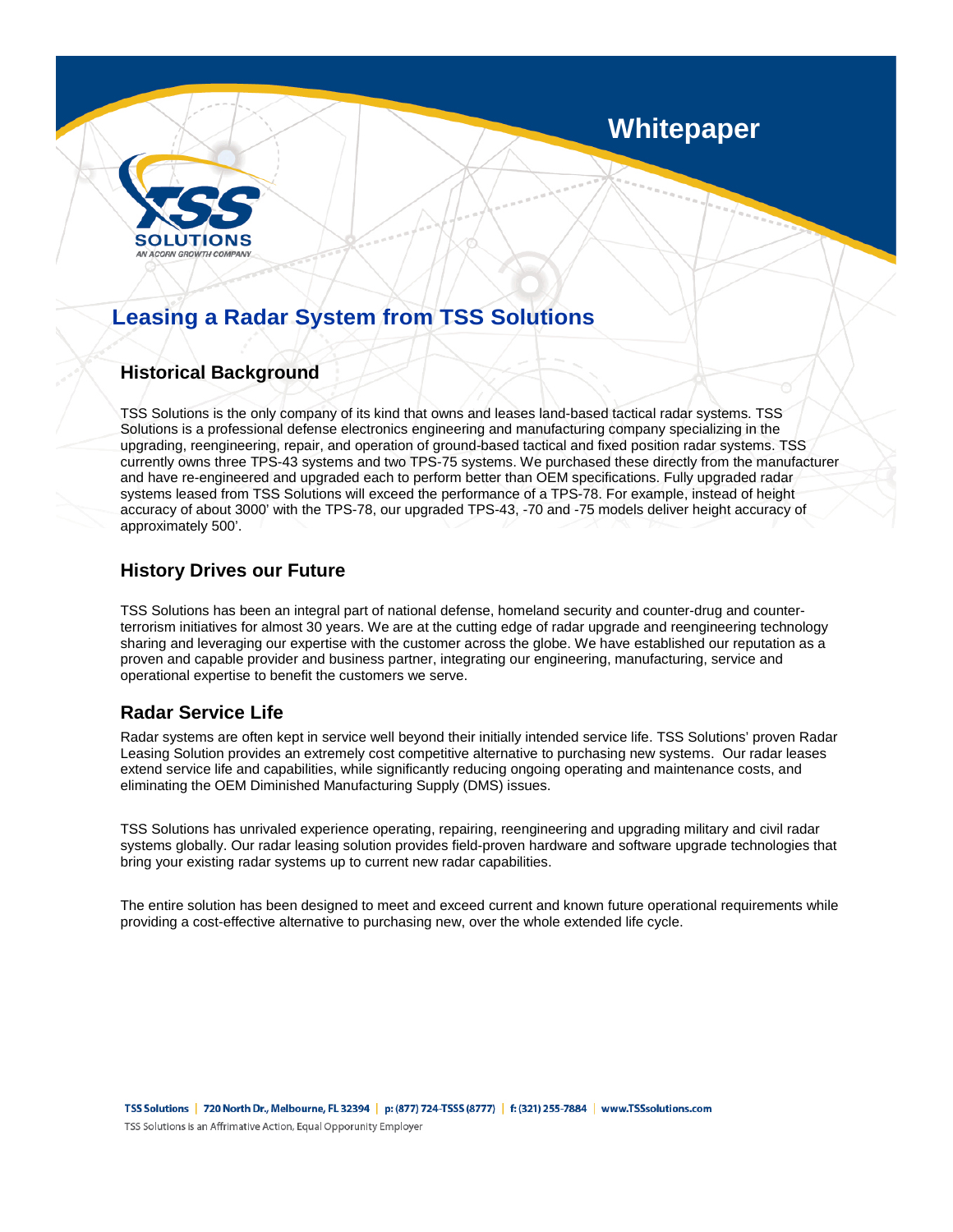#### **Challenges of Ageing Systems**

Land-based tactical radar systems, specifically the TPS-43, TPS-63, TPS-70, and TPS-75, among others, originally manufactured by Westinghouse/Northrop Grumman, Lockheed, Raytheon, SAAB, Thales, and many others, have been in service as early as 1968 after completing development in 1963. These systems are aging; some are more than 50 years old. Without the upgrade, these aging systems can impact reliability, safety, effectiveness and cause other losses. Whatever the age of a radar system, reliable performance and proper maintenance are now more critical than ever.

Maintaining 30-50-year-old radar systems can be challenging, especially when the OEM no longer provides support or parts and DMS has eroded the ability to source parts from third parties. Stakeholders must decide when it's time to upgrade or replace aging radar. What drives this decision? It may be safety, rising maintenance costs, functionality, part DMS or any combination of these.

A conflict exists between the older radar technologies that are in place and radar capabilities that are evolving at a much faster rate. Most land-based tactical radar system was designed with a 20-year life span. However, budget constraints and the cost of new systems have forced today's military and civil authorities to maintain their operation for 30 – 50 years and beyond. A typical new tactical radar system can cost anywhere from \$18 million to \$40 million plus, as well as the cost of parts, spares, training, operation, and maintenance.



*Fig. 1: TPS-43*

The central question is how to modernize an older system and ensure reliability. Each agency must evaluate these factors:

#### Spare Parts Availability/DMS

Criticality of the Need

Urgency or timeline (new OEM radar systems, in addition to being expensive, can have a very long lead time for delivery—in many cases a few years.)

Maintenance Costs

The degree of equipment wear

The viability of parts replacement

In most cases, there is no need to rip and replace, and decommission all the equipment currently deployed. A leased system solution is the least disruptive and most time- and cost-effective method to support your mission. The advantages of leasing include:

Significantly lower cost of buying new

Lower operational costs

DMS issues eliminated with ongoing support and parts availability

Asset optimization, thus extending equipment lifespan and increasing its capabilities

Minimal downtime, which lessens the effect on the mission

Improved budgeting process

Significantly improved capabilities for a much lower price than purchasing new

Substantial reduction in ongoing maintenance costs

Minimal retraining costs compared to new systems

Elimination of management headaches